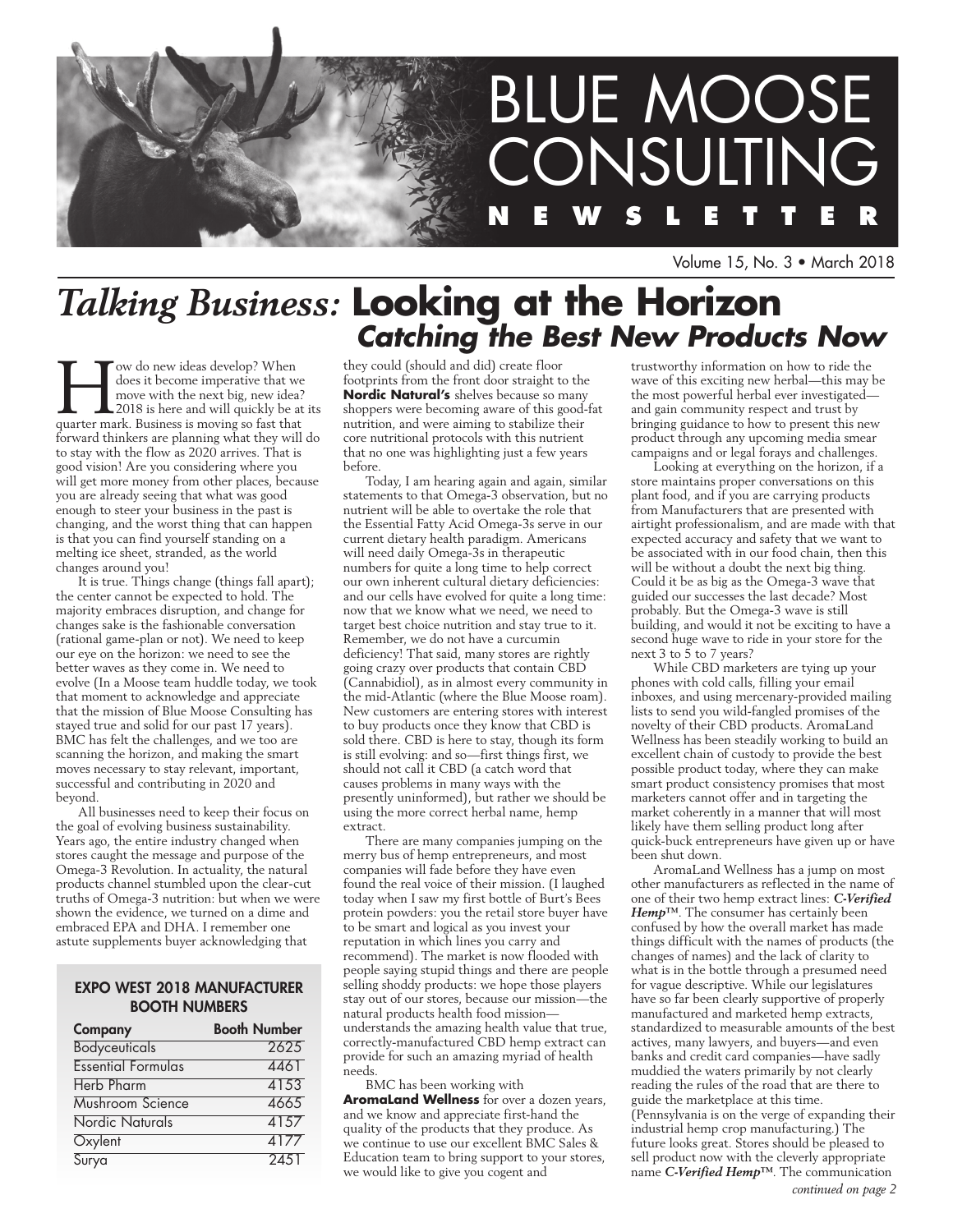# **Looking at the Horizon**

to the community should be that you have the product that provides what you want and nothing that you do not want for their protocols: and to you we say that with AromaLand Wellness, you have a good CBD product ready to handle all regulatory concerns that may emerge. It is wise to go *C-Verified Hemp*™

The "C" in *C-Verified Hemp*™ confirms that source material is tested to make sure that the actives are batch-tested to guarantee accuracy of levels of non-GMO CBD: "C"-Verified. If we use this standard—batchverified, viewable proof of actives—then most of the competition disappears faster than a CarMax® commercial. AromaLand Wellness is locked in with a source of legal hemp that is grown in the USA. Source matters, and as the industry explodes, the concerns for viable and beneficial source material will most likely become the biggest concern. There are probably many cool products out there that are providing little more than the placebo-effect, and the market is still in its infancy. If you want to establish a reputation as a credible, non-hype source of good herbals, then book on the facts that source matters.

While C-Verified™ matters and is a retailer's marketing dream, AromaLand Wellness' website is worth reviewing with your BMC Rep, so you can learn the best way to position this product in today's Wild West market (http://cvhemp.com/)! Where AromaLand Wellness also outmatches its rivals is with the veracity of their product descriptive, Zero-T. So, while AromaLand Wellness can verify the presence of the therapeutic active— CBD—they can also verify the absence of the plant bugaboo, THC. AromaLand Wellness tests for a true lab-analysis absence of THC. So, while today there are many companies touting the presence of the actives (most without providing proof), AromaLand Wellness has been on the market for over 15 months now with a product that can safely present the facts on the absence of unwanted actives. More than half of America will possibly shy away from CBD products for fear that THC will be present. People who are drug-tested for various reasons, people who have a fear of THC, and people who might resist the use of CBD for preventative health care or optimal health because they do not understand anything involving the chemical composition of plants will ALL listen more intently to the potential of hemp extract actives—C-Verified—if they hear at some point in the presentation of the products that THIS product is guaranteed to have Zero-T. AromaLand Wellness' source material took seven growing seasons to create a material with such a low amount of THC, before the process occurs to scrub out any THC residuals. That, at this point in time, is great competitive advantage. And, since AromaLand Wellness is currently not sold in any major e-tailers, is working from its inception to maintain M.A.P.-compliance, is not currently sold by any major retail chain and offers product at the most fair prices which cultivates a level playing field, *C-Verified Hemp*™ is the perfect line to have in your stores.

Were you an early investor in the CBD phenomenon? Well, the terms of sale (minimums, etc.) that AromaLand Wellness

## *continued from page 1* **JUST ANNOUNCED: ANOTHER NEW HERB PHARM® Promo**

#### **Stress & Anxiety! PROMO PARAMETERS for two (2) promo brackets**

**Feature Products + Bonus Products:** 

## **MIX & MATCH any 12-24 of the 'Featured Products' for a 20% discount**

**MIX & MATCH any 25+ of the 'Featured Products' for a 25% discount BONUS**: meet the parameters from the Featured Products + you can then choose from a selection of Bonus Products (listed below) that will qualify^ for the same discount as the Featured Products on your order. No minimums. Promo applies to 1, 2 + 4 oz. sizes. THROUGH MAY 30th

## **GROW BUSINESS with these items:**

- 
- **Featured Items:** three sizes of these easily-absorbed liquid extract blends<br>• Anxiety Soother™ 1 oz. Anxiety Soother™ 2 oz. Anxiety Sootherr™ 4 oz.
- Anxiety Soother™ 1 oz. Anxiety Soother™ 2 oz. Anxiety Sootherr™ 4 oz.<br>• Stress Manager™ 1 oz. Stress Manager™ 2 oz. Stress Manager™ 4 oz. • Stress Manager™ 2 oz.

Because Nature knew there'd be days like this! Herbs for rough days & herbs for rough weeks Bonus Items: Meet the discount levels by ordering the necessary number of Stress Manager™ and Anxiety Soother™ and you can order any number of Bonus Products that will also qualify for the same discount as the Bonus Items on your order. No minimums!<br>• Good Mood<sup>TM</sup> 1 oz., 2 oz. + 4 oz. • Nervous Sys

• Kava liquid extract  $1$  oz.,  $2$  oz. + 4 oz.

- Good Mood™ 1 oz., 2 oz. + 4 oz. Nervous System Tonic™ 1 oz., 2 oz. + 4 oz.<br>• Kava veggie caps 60 ct. Kava liquid extract 1 oz., 2 oz. + 4 oz.
- 
- 
- Lemon Balm liquid extract (alcohol) 1 oz. + 4 oz. • Lavender liquid extract 1 oz. + 4 oz. • Lemo<br>• KIDS Lemon Balm Calm Glycerite™ 1 oz. + 4 oz.
- 
- Same discount structure applies to reorders.

*The world's demands necessitate that we learn about Nervines: Nervine Relaxants & Nervine Tonics …. And know what helps when one wants to hide under a rock!*

### Made of plants and ethical choices™ • Treat Yourself to Better Health™ America's #1 selling Liquid Herbal Extracts



offers allows them to be the most-excellent second Hemp Extract line in your store as you look to expand. Once your consumer is shown the choices- one of which is made to be labelled Zero-T—you may find this AromaLand Wellness is the natural choice for most of your customers. Already have two lines? This line may be the line to replace your slower selling option. The promise of C-Verified Hemp™ and Zero-T make this an exciting product choice: the support that you will get from Blue Moose Consulting (15 years of support for the health food retailer), and Aroma Land (31 years of business to America's health food stores) should make this the winning choice in a market that is a flood and will soon become an avalanche of marginal or under-supported CBD options.

Hemp extract products may present problems to the retailer who does not invest wisely, or educate and market within the accepted norms of today's legal climate. Retailers also have to keep CBD in context (and in many cases, the owners/buyers have to mollify staff members who get irrationally exuberant about the promise of therapeuticallyverified active hemp extracts). CBD should be seen as the greatest opportunity to add to your core protocols for optimal health. Are you understanding how to get this plant extract into context?

Hemp Extract is a universal blessing. That said, we should feed the hype and promise and facts wisely while staying true to our mission of teaching wholism. Therefore, let's build the best 21st-Century Natural Health Foundations,

beginning with adding Hemp Extract to our core basics of Omega-3 Nutrition and viable Probiotic whole foods. Present them as a team, and never make the mistake of overemphasizing one over the other: they actually support each other very well!

There is a direct connection between cannabinoid nutrition and omega-3 allostasis. It is natural and correct to discuss one when discussing the other. Certainly, Omega-3s have the upper hand in their benefit for cellular performance and beyond, but cannabinoids are also very versatile in nutritional performance for many systems of the body. The future trend may be to gain new customers just by saying that CBD makes you feel good within a normal range, and yet—if you are looking for a Hemp Extract product to work its best—you should always have optimal levels of EPA/DHA in the body. For a number of stores, their Omega-3 sales have plateaued. This is not because the Good Fats have lost any luster, it is more likely because the stores are not staying informed about the consistently-growing research, and because stores are not keeping a dynamism in their approach to education that is the primary key to ascending sales and new customers. If your store is wild about CBD, then your sales of Omega-3s should be up. If your store is not yet providing your community the manifest benefits available with Hemp Extract, and your sales of Omega-3s are sluggish, then now is the time to catch up with the trends for positive health solutions! A positive Omega-3 status will help get better results with Hemp Extract.

As we all become more aware of the importance of good bacteria, we are learning the role of the biome in governing overall health. Good health: good biome. So many mechanisms are mediated through the microbiome, and that is why we have evolved in our recommendations beyond the ancient understanding of taking probiotics occasionally, or after any number of incidences. Now, we understand that the best approach is to take probiotics every day. Beyond the basics—that the single most important thing that you can do



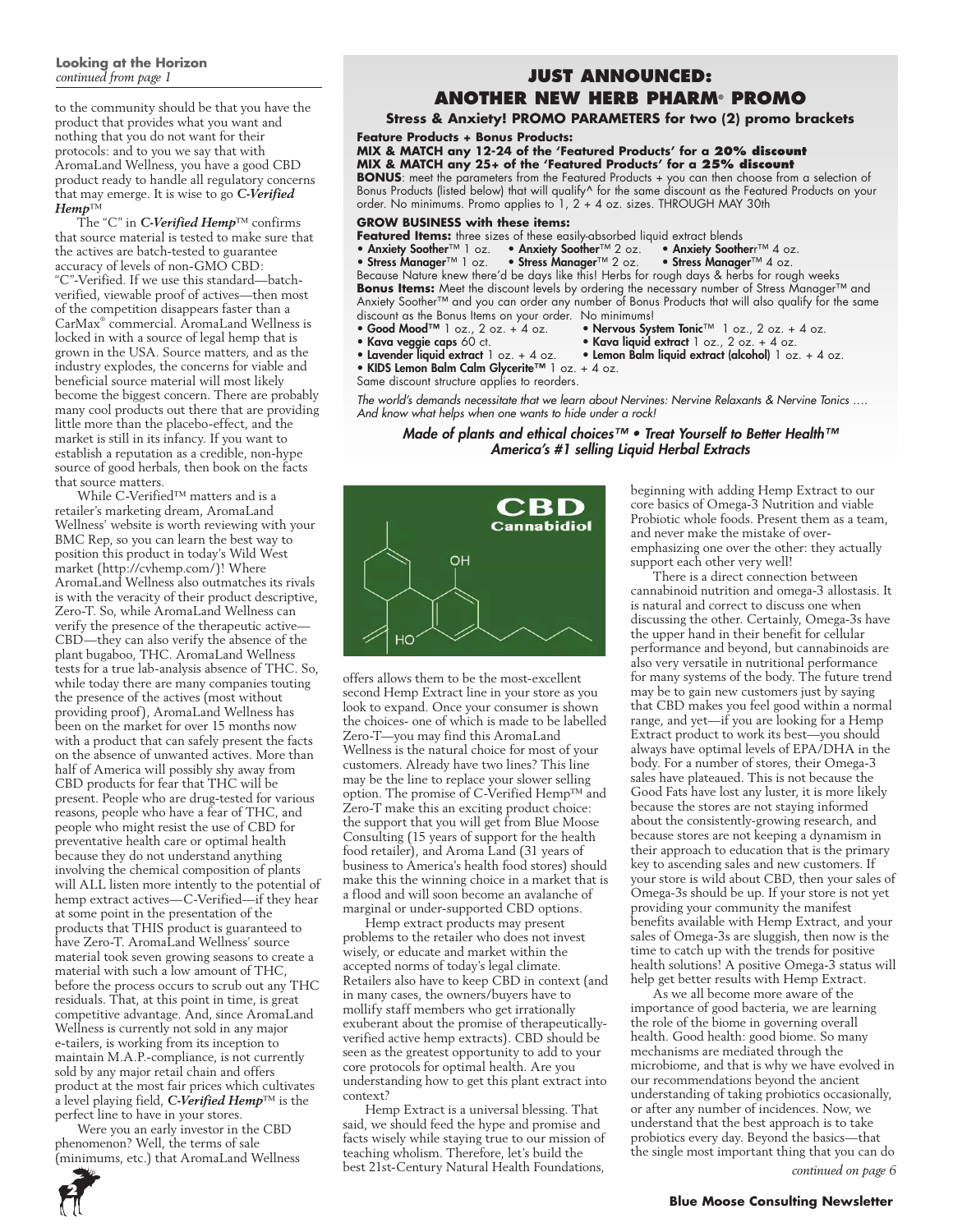# INEWTON thics

**Nurturing Naturally Since 1987** 

### **MARCH Promotions***:* **20% OFF select OTC formulas**

- Liquid or Pellet complexes listed below^ (Qty 4+ per SKU)
- ~ Shelf tags announcing the sale included with your order
- **Pollen~Weeds** (N055)  **Kids Allergies** (F007) **• Kids Ear Care** (F006) **• Menstrual~PMS** (N012)
- ~ carry the pellet options of the best-sellers too:

(average pellets in 1 oz. glass bottle = 625-675 pellets by weight) Pollen ~ Weeds for associated symptoms of Spring & early Summer pollens such as itchy

eyes, sneezing, post-nasal drip, sore throat + sinus pressure.<sup>1</sup>

Kids Allergies formulated for symptoms associated with food & environmental allergens such as congestion, swollen glands, runny nose, cough, rashes + stomach upset.^

Kids Ear Care for symptoms associated with ear conditions such as redness, pain, congestion, hearing difficulty, inflammation + irritability.^<br>Menstrual~PMS formulated for associated symptoms such as irregularity, cramping, bloating, headache, cravings, emotional upsets and mood swings.^

## ~~~~~~~~~~~~~~~~~~~~~~~~~ **2018 to-do list: bring in Newton's Homeopathic Creams NEW ITEM RELAUNCH**

• Arnica Lotion • Trauma Lotion • Bee~Bug Bite Cream • Hemorrhoid Lotion ~ sanitary airless pump dispenser. All 1.1 oz. approximately 115 doses per container ~ for external use only: for ages 2+ ~ Price: Wholesale \$9.50 MSRP \$19.00 Arnica Lotion: for symptoms associated with trauma, surgery, strains & sprains such as bruising, swelling, pain & stiffness\*. N226 Bee~Bug Bite Cream: for symptoms associated with bites & stings such as pain, burning, itching & swelling\*. N224 Hemorrhoid Lotion: for symptoms associated with hemorrhoids such as itching, inflammation engorgement & stinging, burning pain\* N223

Trauma Lotion: for symptoms associated with injury, trauma or surgery such as pain, stiffness, swelling, bruising & inflammation\*. N222 ^ cannot be combined with other discounts

^ monthly promos will be advertised through the newsletter, website/social media pages These statements have not been evaluated by the Food and Drug Administration This product is not intended to diagnose, treat, cure or prevent any disease.

**Newton Natural Products Expo West®** Show discounts: Show Sale Dates! March 8 - 16, 2018 **15% for attendees, 10% for non-attendees** available for all NEWTON OTC Complexes (may not combine with any other discounts; NEWTON PRO and single remedies not included).

> Rediscover a 200-year old System of Health & Healing: https://www.youtube.com/user/NewtonHomeopathy https://www.youtube.com/watch?v=57-SDXVDef8



**March 2018 Monthly Specials: Mix & Match Sale items listed below 12 items min for 15% off 24 items max for 20% off**

*Rejuvenate & Detox: Spring is Coming*

- Aloe Boost tablets 30s + 90s • Ear Wash PLUS 1 oz.
- SG Aloe Mist Spray 2 oz.  $+$  4 oz.

*~*Aloe Boost Tablets 30s + 90s – Traditional herbs + nutrients supporting body wellness + blood sugar. Nopal Cactus, Whole Leaf Aloe Vera plant, CoQ10 enzyme, bee pollen, 20 free-form amino acids, Suma, Glutathione, Chromium Picolinate: an attractive blend for increased stamina, concentration, weight management (reduced snacking) and optimized health.

Ear Wash PLUS 1 oz. - Extracts of Calendula, Mullen, St. Johns Wort + Rosemary along with the Aloe Vera create a pH balanced environment necessary to the natural healing process of the ear canal. The yellow sap of the Whole Leaf Aloe Vera brings noticeable comfort. Great for pets too.

**SG Aloe Mist Spray** 2 oz.  $+$  4 oz. – Ultimate Skin Spray Treatment with 99% Certified ActivAloe. Topical Skin Gel Aloe Mist Spray is a moisturizing Skin Conditioner Formula for the whole family. The Organic Whole Leaf Aloe Vera Juice Concentrate base plus Vitamins A, C, E, (ALA) Alpha Lipoic Acid, L- Proline & Herbs works fast to soothe and condition skin. Easy daily hydration for skin and hair after a shower or bath. This Multi-Purpose SG Aloe Mist formula is fun to use, supporting healthy skin without thickeners - feels great! An excellent pick-me-up or for topical abrasions in a refreshing Grapefruit scent.

Discount must be requested when order is placed

\* These statements have not been evaluated by the Food and Drug Administration. This product is not intended to diagnose, treat, cure or prevent any disease

Aloe Life #1 Herbal Superfood • Whole Leaf Aloe Vera Juice Products Aloe Vera is FOUNDATIONAL TO HEALTH



# **March Promotion: Trust Your Gut!** Mind & Body Health begins with good digestion!

**Jump Start Your Digestive Category**<br>Herb Pharm® Better Bitters™ are expertly-formulated with an excellent per-dose value + 'Herb Pharm-Quality' herbs ~ Bitter flavors rev up the digestive process the moment they touch the tongue. http://betterbitters.herb-pharm.com/

> Promo through March 31st. Great Deals + possible deep-discounts it is easy to get **25% OFF** items & even easier to get **20% OFF** now! (see sales promo parameters below)

HOW TO BUY AND SAVE: Trust the Gut PROMO PARAMETERS for two (2) promo brackets **~ Featured Products + Bonus Products** Trust the Gut! PROMO **MIX & MATCH any 12-24 of the 'Featured Products' for 20% OFF MIX & MATCH any 25 + of the 'Featured Products' for 25% OFF**

**BONUS:** meet the parameters from the Featured Products + you can then choose from a ection of Bonus Products (listed below) that will qualify^ for the same discount as the Feature Products on your order. No minimums. Promo applies to 1, 2 + 4 oz. sizes. All Quarter!

GROW BUSINESS with these items: **Featured Items:**  two sizes of these easily-absorbed liquid extract blends

Better Bitters™ Classic 1 oz. + 4 oz. • Better Bitters™ Bittersweet 1 oz.+ 4 oz. Better Bitters™ Absinthium 1 oz. + 4 oz. • Better Bitters™ Orange 1 oz. + 4 oz. BONUS ITEMS: meet the discount levels by ordering the necessary number of Better Bitters<sup>™</sup> you can order any number of Bonus Products that will also qualify for the same discount as the<br>Better Bitters™ on your order. No minimums! Same discount structure applies to reorders. Gastro Calm™ 1 + 4 oz. • Herbal Detox™ 1 + 4 oz. • Intestinal Soother™ 1 + 4 oz. • Kids Tummy TLC™ 1 + 4 oz. • Liver Health  $1 + 2 + 4$  oz.

~~~~~~~~~~~~~~~~~~~~~~~~~~~~~~~~~~ **TRUST THE GUT:** \* jump start your digestion \* bitters: the key to Mind-Body Health \* engage your senses in your healthcare \* 4 fantastic flavors in 1 oz. + 2 oz. glass bottles \* Certified: Organic, NON-GMO & Gluten-Free

# ~~~~~~~~~~~~~~~~~~~~~~~~~~~~~~~~~~ **PRODUCT NOTES:**

~ Immune Season is in FULL-SWING: Flu Season is predicted to run through late-March DEMAND HAS BEEN HIGH ~ Boost Your Immunity this Season with Two Steps to Wellness www.herb-pharm.com/blog/boost-your-immunity-this-season-with-two-steps-to-wellness/ \* Encourage a full natural immune care cabinet. Suggest that every home have Herb Pharm<sup>®</sup> Echinaceas, Elderberry + Olive Leaf extracts at home!

**Back in Stock**

Not represented by BMC in NJ **NATURAL PRODUCTS EXPO WEST® BOOTH # 4153** Daily Immune Builder 1 & 2 oz. + Echinacea Glycerite 1 oz + Super Echinacea 1 oz



#### **Create Momentum** These displays drive the conversation, sell product + create repeat business

NORDIC NATURALS® is America's #-1 Selling Omega-3 Oil Omega-3s are the most sought-after nutrients for Heart Health!

**NORDIC Floor Displays & Counter Displays with excellent discounts • 'American Pregnancy Association' display (APA) 25% OFF\***

~ 6 items to choose from; (1) Sku per shelf. Ask Rep for list

2017 reality": nurturing products for healthy Mothers + Children"<br>a combination of any 5 of the following (may repeat choices)<br>No units Baby's Vitamin D3™ Liq. #2732 ~12 units of Baby's DHA™ Liq. 2 oz. #53787~<br>Na units of ~6 units of Prenatal DHA 90 ct. unflavored 90 + 180 softgels of **units of Prenatal DHA 90 ct. strawberry** #1753 م**- 6 units of Prenatal OHA 90 ct. strawberry .**<br>Conly 1 Sku per shelf: fits 30-80 units. Border language: "Pure Omega-3s for Mom & Baby"

SKU: MKT-RD028\_KIT PO: AP (bundle of KAPA catalogues included)

**• 'Gummies Floor Display' 25% OFF\*** mix & match from 11 items below one (1) product per shelf, 20 minimum, 60 maximum<br>~Nordic Berries 120 + 200 ct. ~Omega-3 Fishies 36 ct.<br>~Omega-3 Gummies 60 120 ct. ~Omega-3 Gummy Fish 30 ct. ~Omega-3 Gummy Worms 30 ct. ~Nordic Probiotic Gummies Kids 60 ct.

~Vitamin C Gummies 60 + 120 ct. ~Vitamin D3 Gummies Kids 60 ct. The best-tasting Gummies, ever. The easiest way to encourage compliance. Clean ingredients, made in Nordic Naturals® dedicated gummie facility Gummy Display SKU: MKT-RD033\_KIT. PO: GUMMY (bundle of Kids catalogues included)

> ~~~~~~~~~~~~~~~~~~~~~~~~~~~~~~~ **more displays**

TWO (2) Counter Displays… every store can benefit **• 12-Bottle Counter Display 20% OFF** selected items (up to 3 products) **• NEW Permanent Counter Display** Brushed steel display with Nordic logo holds 12 bottles. Must order 18 bottle to receive display. While supplies last! + a great way to BUILD BUSINESS

**• 24-bottle Top Seller Display Floor Display 25% OFF** Choose from three (3) products: **~Omega-3** 180 ct. **~Complete Omega™** 180 ct.;

~Arctic Cod Liver Oil™ 180 ct.

Position floor displays in strategic places, so everyone HAS to ask "Am I getting enough Omega-3s in my diet daily?" Use the Promotions that you signed up for: and buy big on your monthly sale endcap allotments *Promoting Health* + Help Correct the Global Omega-3 Deficiency

NATURAL PRODUCTS EXPO WEST BOOTH #4157

Not represented by BMC in NJ, NC, SC, VA, WV & Philadelphia area

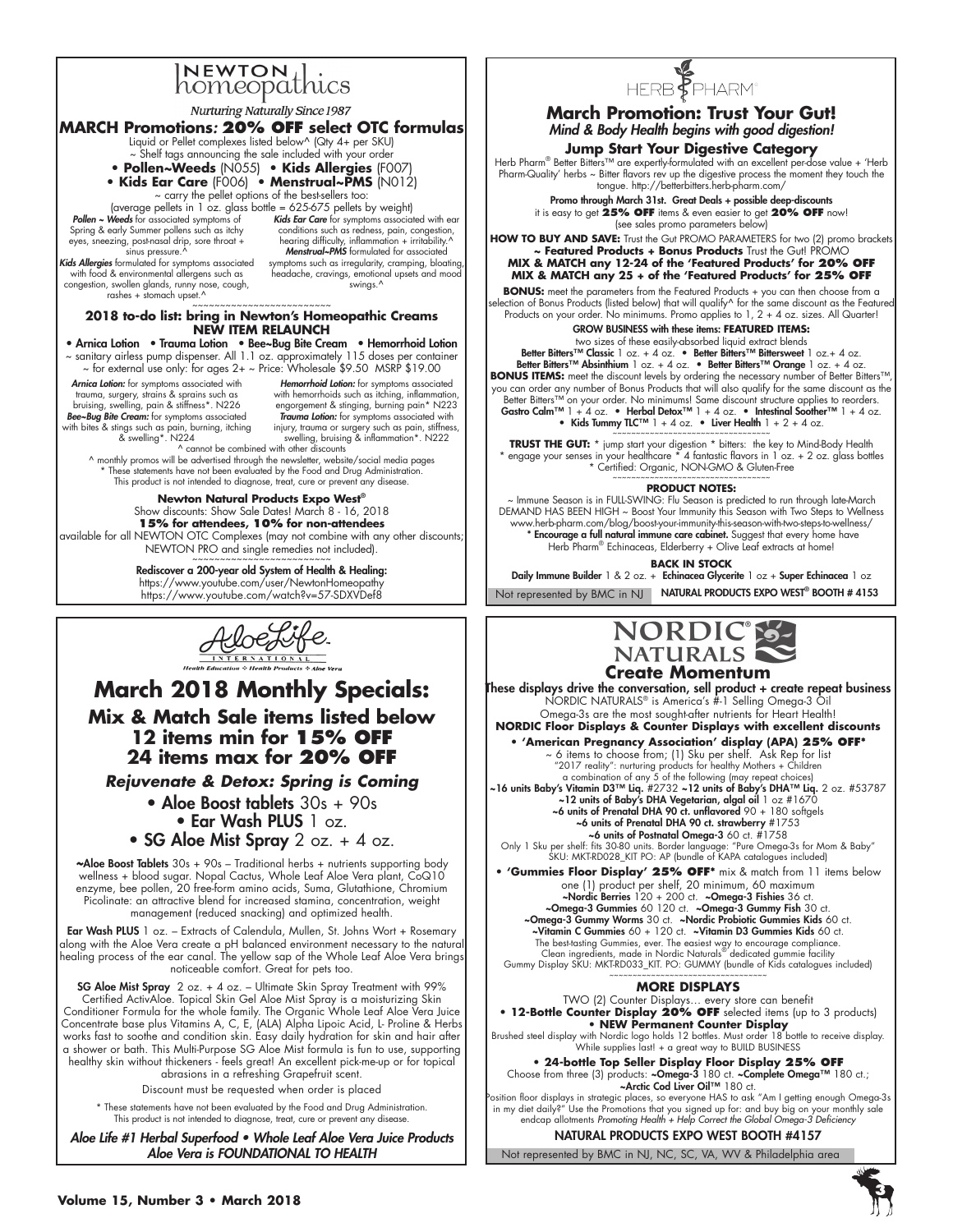

## **JUVO is participating in the exciting 4 Steps to Wellness Promo**

Ask your BMC Rep how you can save an **extra 5%** on a special store-centric promo Start off with a  $3 + 1$  for all new JUVO items

placed in March 2018 PROJECT: Build a Wall of JUVO for Community Health . GOAL: JUVO every day for Health

- **\* Natural Raw Meal\* Canister \* Raw Green Superfood Canister**
- **\* Raw Green Protein\* Canister\* \* Raw Meal Fantastic Berry\* Canister**
- **\* Raw Green Grass Bottle \* Raw Meal Green Apple\* Canister**
- **\* Raw Meal Vanilla Chai\* Canister**
- \* also available in 10-packet single servings

# ~~~~~~~~~~~~~~~~~~~~~~~ **HIGHLIGHT JUVO Raw Green Protein**

PLANT BASED PROTEIN + Organic freeze-dried whole foods. USDA Organic Certified + Circle-K Kosher-Certified Non-GMO Project Verified label on canister mix with water or other beverage of your choice

#### **JUVO Raw Green Protein**

23 grams of high-quality plant protein (per servings 480 gms). Brown Rice Protein, Hemp Protein, Spirulina, Quinoa, Millet, Amaranth + Flaxseed. 33 blended, powerful & organic Raw

ingredients<br>MORE THAN PROTEIN: a delicious, whole foods protein formula ^ ^ A blend of powerful Organic Raw Ingredients - Freeze-Dried to

preserve enzymes, vitamins & minerals. ^ phytonutrients & antioxidants from 10 berries (ORAC = 3100) ^ seven (7) Alkalinizing Green Sprouts, plus Grasses + Veggies. Organic Natural Apple Flavor. Absolutely No soy, Gluten, Yeast and Whey ^ SUITABLE FOR VEGANS; all plant ingredients

No Animal products or Byproducts Made in the U.S.A.

 JUVO: "to help, assist, aid, support, serve, further; to please, delight, gratify"

# **V**ellinhand

**March 2018 Promotions**

Buy-in dates through 3/23/2018 **10% OFF** direct orders independent stores

Michael's Favorite! Therapy Oil – limitless applications! Recommended for the gym, the jungle, the bed, the beach, the kitchen, the kennel, the woods, the weeds, the hotel, and hospice, too! In 1994 this formula was

judged "Outstanding" and awarded Grand Prize by master herbalists at the 2nd International Herb Symposium, and since then Therapy Oil™ has been acclaimed as a versatile soothing oil to relieve pain, swelling, skin irritation, and stiffness. Our non-staining, non-greasy, highly concentrated formula has a soothing

herbal aroma & is designed for instant action without that menthol-medicinal smell. Customers have used Therapy Oil™ for bruises,

creaky joints, insomnia, muscle aches, arthritis, itching, shaving, razor burn, sunburn, rashes, massages, dry skin, minor cuts + skin tears, bruises, inflammation,

redness, eczema, labor pain, swollen ankles, fibromyalgia, and diaper rash – just to name a few!\*

Wart Wonder™ – the 1st all-natural, non-invasive solution for common & genital warts.\*<br>**• Regular Strength** - for warts on the feet, hands + body

• Delicate - for warts located on sensitive areas, such as

the face or genitals<br>• **Super Potent** - for even faster results\*

2 fl. oz. Certified vegan + cruelty-free. 100% natural. Free of preservatives, chemicals + synthetic ingredients. Handcrafted in small batches for freshness & effectiveness.

\* Disclaimer: Have your situation diagnosed by your qualified health care professional. The information herein is not meant to substitute for the advice of your physician and has not been evaluated by the F D A. These products are not intended to diagnose, treat, cure, or prevent any disease.

Topically Applied Herbal Answers. Action Remedies*®*



**MARCH LINE DRI** This is the Year – Get Ready to Join in

## **20% OFF\* Independent Retail Store Promotion**

• Oxylent® Sparkling Effervescent One-a-Day Multis packets + canisters

*The products that started it all!* • Prenatal Oxylent®

- Children's Oxylent® Bubbly Berry
	- Punch • Sports Oxylent®
	- Immune Oxylent® NEW!
	- Oxylent® Caps NEW!

## **Highlight Oxylent® with the 4 Steps to Essential Wellness Campaign.**

Display a Poster encouraging health this Spring; endcap the participating

companies + get an additional **5% OFF** orders Through March 31st, 2018!

Natural Products Expo West® Booth # 4177



*Repair & restore* PURE (oils + serums) *Hydrate & nourish* VITAL (moisturizer)

MADE IN NEW ZEALAND & loved everywhere all rose hip products are 80% minimum fatty acids The world's most-awarded beauty oils: 182 awards one bottle of Trilogy sold every 22<sup>'</sup> seconds somewhere around the world

Trilogy: High-performance, certified natural skincare products

# www.trilogyproducts.com/us/category/how-tos.html/

# Dr. Ohhira's Probiotics **EXCEPTIONAL Marketing Opportunities**

Ask your BMC Rep how you can save on orders from now till March 31st by participating in the **Four Steps to** 

# **Essential Wellness Promotion.**

Endcap the participating lines, and you can save on Essential Formulas (with endcap pics):

When placing order, identify participation in the 4 Essential's Program to receive an additional **5% OFF** your order, through March 31st, 2018. [The store will need to confirm an endcap is being created].

#### (1) Act Now

(2) Maximize your Expo West orders with an additional 5% and Highlight Dr. Ohhira's Probiotics in time for Spring Seasonal Detox ~~~~~~~~~~~~~~~~~

Intriguing Bestseller expected back in March Get your orders in immediately to your BMC Rep for:

### **Reg´Activ® Detox & Liver Health™ Reg´Activ® Immune & Vitality™ Reg´Activ® Cardio & Wellness™**

A Probiotic Strain that Makes Antioxidants Discover Lactobacillus fermentum ME-3: Powerful Effects for Cardio, Detox, and Immune System Wellness.\*

~~~~~~~~~~~~~~~~~~~~ The Single Most Important thing you can do for health is strengthen your immune system

these statements have not been reviewed by the FDA, and are not intended to diagnose or treat any illness or dise Natural Products Expo West® Booth #4461



**20% OFF invoice**  direct accounts only **Everything on sale** • All DISPLAYS • All ECO-CLIPS

• ALL HANGING CARTON DISPLAYS • ALL HANGING HANGING BLISTER PAKS • All ORGANIC LIP BALMS

- All SUNCREEN LIP BALMS • All MEDICINAL + ENERGY LIP BALMS • ALL HEMP LIP BALMS
- All Larger-SIZE ONE WORLD LIP BALMS • All MONGO KISS
	- All ECOTINTS
- All PURE & SIMPLE 100% Edible Organics • All BEE FREE VEGAN • All LIP SCRUBS NEW
- LIP FOOD A nutrient-dense Organic Lip Balm from Eco Lips Three new SKUs – NOURISH, PROTECT, and PLUMP
- Display 20 ct. .15 oz. net wt. wholesale \$2.09 SRP \$3.09
- Nourish Lip Food: with spirulina blue green algae; Lemon
- Plump Lip Food: with chamomile mushroom extract. Rosemary Mint

Protect Lip Food: with Vitamin C-rich Kakadu Plum oil; Vanilla Lavender

The Best Lip Balm for the World

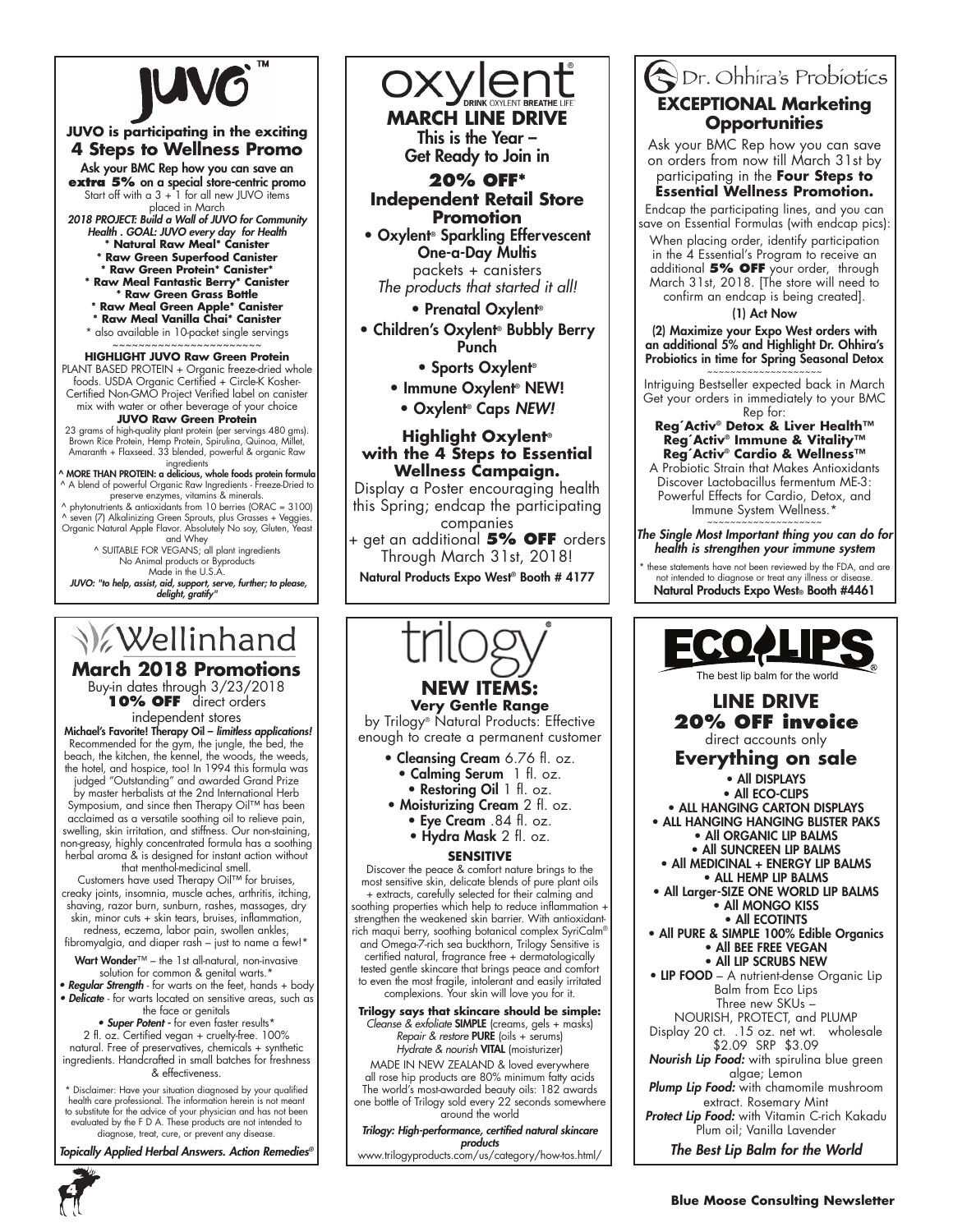# bodyceuticals

# **15% EARLY BIRD EXPO DEAL**

#### **15% OFF your ENTIRE ORDER when you place your show order EARLY**

from Monday, March 5th through Thursday, March 8th! CODE: EARLYEXPO MUST use code "EARLYEXPO" to receive deal only March 5th - March 8th

please no exceptions. Do not need to attend Expo to receive discount! Discount not valid on calendula honey or culinary calendula. No double discounts or back orders.

**10% OFF NEW LOOK** Our BodyCocktail has a new name and look! **Introducing our Body + Hair Sheer Oil!**  Available in our 2 top selling flavors, **Coconut + Aloe** (previously Coconut Chi Chi) and Vanilla + Avocado (previously Vanilla Creme). Now both flavors are available in NEW 3.5 oz economy sizes! CODE: MARCH18

## **10% OFF NEW FACE CARE**

• Neroli + Calendula Firming Crème for Face, Neck & Decollete

- Pacific Northwest (PNW) Raspberry Seed Illuminating Beauty Drops
- Pacific Northwest (PNW) Blackberry Seed Restorative Beauty Drops CODE: MARCH18

Natural Products Expo West® Booth #2625



**March Immune Season Promotions 250 mg/60 ct. Wellmune WGP® Buy 12 bottles + get 2 bottles FREE** 

"My Family took our Immune Health today!" **STOCK up for the Kids! Kids Wellmune®** 

…a product perfect for all little ones…

**10% OFF\* 12 bottles+**  for a healthy school & family! Immune Health Basics® Children's Chewable Beta Glucan with Wellmune WGP® 25 mg. per tabs. 60 chewables, Orange Flavor wholesale- \$11.99.- SRP \$19.99 ~~~~~~~~~~~~~~~~~~~~~~~

#### **STRESS, ENERGY, ENDURANCE Rev•Up Wellness**

is powerful nutritional support Rev•Up Wellness **DEFENSE** with Wellmune® Rev•Up Wellness **ENDURANCE**  Rev•Up Wellness **VELOCITY** with Wellmune® *Featuring* Abigenol® European Silver Fir Bark extract ~ 6 phenolic acids, three flavonoids, four lignans, low molecular weight polyphenols + bioflavones, proanthocyanidins + oligophens. (30 blister-pak table box) **AMAZING Intro Deal NOW NEW STORES: BUY 2, Get 2 free** 

of any RevUp SKU: through 03/31!!

^ Store members who sign up + complete Learn more + Earn **FREE** product training module [two videos] will receive a free 250mg/30ct bottle) GROW NEW BUSINESS with scientifically-proven nutritional support http://immunehealthbasics.com



#### **Sure CBD companies are arising a dime a dozen but one is truly gaining traction** BMC is your best CBD company!!

**we are opening new accounts weekly!** \* *Enter the CBD market* with a company trusted through 31-years of business in the natural channel to health food stores. \* offer the best, called *C-Verified Hemp!*

\* a website to base your CBD business on: cvhemp.com

**C-VERIFIED HEMP PRODUCTS** are best-sellers in many stores *"My sales of CBD are keeping my doors open…"* Aroma Land advises using the term Hemp Extract **GAIN A NEW CUSTOMER:** 

• Athletes can feel Hemp Extract + fearful of testing for THC • Offer a C-Verified Hemp Extract that has Zero-T

• YOU CAN GAIN THOSE Sports Nutrition sales!! **C-Verified Hemp™ the VeryBEST CBD**<br>• always THC Free [no-"T"]<br>• batch verified levels of non-GMO CBD ["C"-Verified] • legal hemp, grown in America (Colorado) • environmentally-friendly extraction process

• State-of-the-Art Laboratory<br>• Full Traceability through every step of the process<br>• C-Verified Full Spectrum C Hemp Extracts<br>• C-Verified Hemp Balms – jar:<br>Balm – Cool Balm – Warm Balm – Soothing<br>~ C-verified Daily Caps

• C-Verified Hemp Cream tubes: 3 sizes C-Verified is full spectrum CBD: No-T.

~~~~~~~~~~~~~~~~~~~~~~~~~~~~ **They are back: Aromaland Wellness once again is selling two types of products** ~ Full-spectrum Hemp extract (above) and now **~ CBD Micro Extracts** Ask your BMC Rep how you can sell this product too! ~ CBD Micro Extracts ~ CBD micro-infused Cream tubes: 3 sizes

# **MushroomScience**

**The Flu Battlefield is still Active!** no matter how you have fared to-date,

everyone can use

Mushroom Science®

## **Immune Builder®**

Promote it! You may find you have more mushroom fans & mushroom curious shoppers than you realize!

## **MARCH PROMOTION\* 4 ea. = 10% 8 ea. = 15% 12 ea. = 20%**

## **Immune Builder**® 90 vcaps

**Formula:** Organic Maitake (hot water extract + Maitake powder), Agaricus blazei extract, Organic Coriolus versicolor extract, Organic Reishi mushroom extract, Organic Shiitake mushroom extract. (ALL hot water extracts)

*The best-margin mushroom line*  GREAT SAVINGS: 90 veg caps. Best value!

Mushroom Science manufactures and distributes the only complete line of guaranteed potency mushroom supplements in North America.

~ not combined with other specials ~ must mention 'BMC March Promotion' when placing

order

\* These statements have not been evaluated by the Food & Drug Administration. This product is not intended to diagnose, treat, cure or prevent any disease.

Natural Products Expo West® Booth #4665



**March Bodycare Promo\*** The Bodycare Collection

**Jasmine & Clementine** 12 oz. bodycare. 50%-margin line Clean affordable + not through distribution. • Shampoo • Conditioner • Hand & Body Lotion

• Shower Gel • Massage & Body • Bath Salts 20 oz. **Buy 3 ea. per SKU = 10% OFF Buy 6 ea. per SKU = 15% OFF Buy 12 ea. per SKU = 20% OFF**

**Essential Oil Promotion (10 ml.): 10% OFF in units of 3 ea. 10 ml**

~ Clementine Citrus clementina ~ Jasmine10% *Jasminum grandiflorum* in Jojoba oil ~ Jasmine 10% *Jasminum sambac* in Jojoba oil

~Personal Defense blend **More deals!**

• Jasmine & Clementine glycerin bar soap. long-lasting 4 oz. size **10% OFF in units 6 ea. • SPECIAL "Defense Formula" Hand Soap**  Promo ordered in cases of 6 each/12 oz.

regular/sale price \$5.99/\$4.99. MSRP \$11.99. Case \$30!

**• Facial Serums INTRO PROMOTIONS** Bring youth back to your skin through May 15th (in eaches) reg. wholesale \$12.49; on sale for \$9.99; MSRP- \$24.00 1 oz. serums for nine (9) Skin Types: ^ Cleansing ^ Dry Skin ^ Mature Skin ^ Oily Skin ^ Normal Skin ^ Sensitive Skin ^ Moisturizing ^ Toning ^ Problem Skin NEW! Facial Serum Skin Repair for men + women reg. wholesale \$24.99; on sale for \$19.99;

MSRP- \$49.99



## **Love Your Hair Surya HENNA POWDER & HENNA CREAM**

*People are letting their hair down. Show them the best way to bring new life to Sunny-day hair*

**Surya Henna powders** 50g/1.76 oz.

Henna with natural oils, herbs + fruit from India and the Brazilian Amazon.

• Mahogany • Ash Brown • Brown • Neutral • Golden Brown • Red • Strawberry Blonde • Burgundy • Swedish Blonde

All Surya Brasil Henna Powders, except Neutral and Dark Hair Treatment, cover grays in one application. If you are more than 40% gray or white, we recommend Henna Cream for best results.

# **Henna Creams** 2.37 fl. oz.

15 shades of beauty: which one are you? Every shade of Surya Brasil's sophisticated natural color contains vegetable extracts including herbs & fruits from Brazil + India, which offer simultaneous coloration + deep conditioning treatment for the hair as well as intense treatment for the scalp. While coloring gray on first application, Surya Brasil Henna Cream Color does NOT contain ammonia, PPD, parabens, peroxide, resorcinol, heavy metals, artificial fragrance, mineral ils, GMO's or gluten. Like all of Surya Brasil's products

- the Henna Cream is 100% vegan + cruelty free
- Light Brown Dark Brown Golden Brown
- Ash Blonde Golden Blonde Light Blonde • Swedish Blonde • Reddish Dark Blonde
	- Red Black Silver Fox Mahogany • Burgundy • Copper • Chocolate

Special deals for retailers who visit the booth Natural Products Expo West® Booth #2451

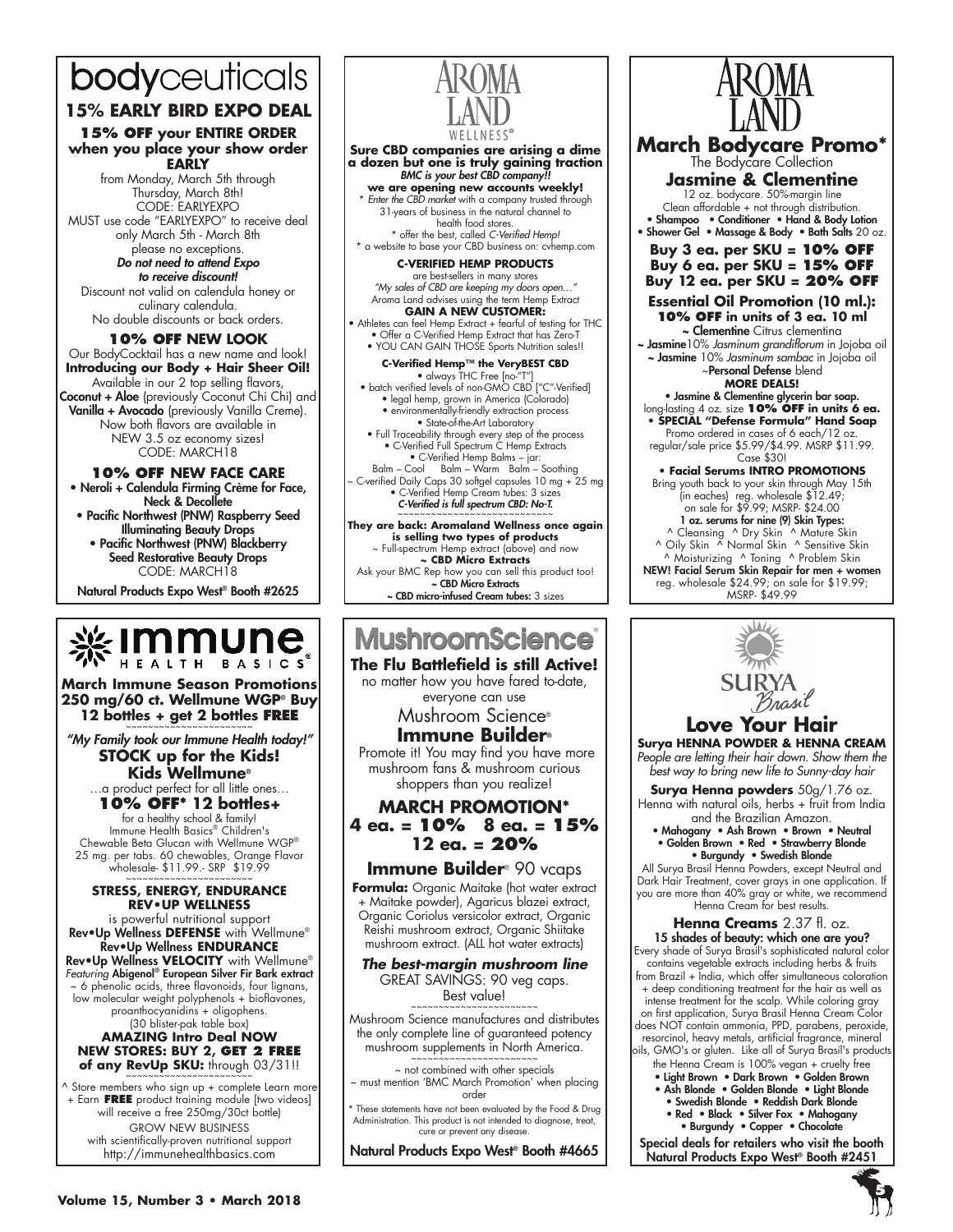#### **Looking at the Horizon** *continued from page 2*

for your health is to strengthen your immune system—probiotics and the way they strengthen and support the entire body make them the perfect complement—creating a core program of Omega-3s and Probiotics to facilitate optimal cannabinoid performance. This strategy is good nutrition, wholism and the way to get that new CBD aficionado to make their investment work. It will also encourage them to maintain a nutritional profile that will be that daily dietary support to bring them noticeable health results.

If someone wants CBD, the major mistake is to miss the opportunity to explain that the best package deal is the addition of Omega-3s and Probiotics to that conversation about CBD. Nutrition is progressing forward, and at a time where we need stronger healthy bodies and minds more than ever: today's nutritional centerpieces are Omega-3s, Probiotics and *C-Verified Hemp Extract*™.

Now is the time to make changes to your normal ordering patterns and to current store sets. As we all know, the market is changing faster than a nor'easter and when all these disruptions settle, the successful natural health food store of the future will look very different than what you were carrying 15 years ago, or three years ago—or in 2017. Companies with new nutraceuticals to pay attention to—besides **Nordic Naturals**® and **AromaLand Wellness**® above—are **Essential Formulas**® , **Immune Health Basics**® and **Oxylent**® by Vitalah® .

Probiotics are here to stay: we all now know that. But if we are looking to optimize the potential of Cannabinoids (or anything else for that matter), then tossing in a couple strains of probiotics is not going to do the trick. For over 15 years, I have seen the market for probiotics develop and flourish, and I have seen excitement surge, and products with juicy discounts prosper, and overrated products touch first base in our stores and then jump eagerly and without apology to the mass market (it ires me too when I see the Renew Life® giveaways in the national drug store chains). I have also watched and steadily gained admiration for the amazing and unmatched whole food probiotic that is *Dr. Ohhira's Probiotics*® . Anyone who is immersed in the field of probiotic nutrition acknowledges that this product is a step-above, and the genius of fermented whole food manufacture is just beginning to be understood. This product offers so much more. *Dr. Ohhira's* is the only whole food probiotic that supports the entire microbiome with prebiotics, probiotics, and postbiotics. Probiotics, move over: the current research is all about the other materials manufactured by these bacterial allies. Follow the more recent information, catch as many trainings as possible from Ross Pelton, R.Ph., Ph.D., CCN. The information is out there, and we want to get it to you. Our knowledge of probiotics' benefit is still in its infancy. When the human biome projects started, our knowledge of probiotics expanded like warpspeed out of Star Trek. What we are now understanding about the function of postbiotics (alone) on human health will eventually become an even bigger quantum leap. It is being understood right now, and it in some measure explains that even though the fireworks of new

probiotics' products has lit up the retail sky, the findings and research by Dr. Ohhira and his team have made these products by Essential Formulas® the choice of the most progressive of health care professionals.

And now an even more intriguing probiotic is the *Reg'Activ*® line that Essential Formulas® introduced in 2015. This is a probiotic that makes antioxidants, and it is the best way to increase Glutathione levels in the body through the diet! Discover *Lactobacillus fermentum ME-3*™. If you work in natural health, you need to understand the advancements in Glutathione.

If you understand Glutathione, you will embrace *Lactobacillus fermentum ME-3*™ found in *Reg'Activ*® . The brand name *Reg´Activ*® was created from the words "Active Regeneration." This expresses what occurs when

the patented probiotic *Lactobacillus fermentum ME-3*™ remarkably produces and recycles Glutathione, the "Master

Antioxidant," resulting in higher levels of active glutathione functioning in the body for a longer period of time.\* Glutathione is the guardian of every cell in your body: *"why aren't more people talking about it?"*

March would be a great time to introduce *Reg'Activ*™ as Essential Formulas® is participating in the **4 Steps to Essential Wellness Promo** (ask your BMC Rep about how to participate and gain an **additional 5% OFF** March orders by creating an endcap!) but the truth is that after a few positive media pieces on the product, all three Reg'Activs are outta stock. The first product to return, right after Expo West, will be the *Reg´Activ® Detox & Liver Health*™ in perfect time to add to an endcap with the newly re-labeled *Dr. Ohhira's Probiotics*® .

Glutathione is essential to human life, and through life and the aging cycle, we can often have enough of a deficiency of glutathione to prevent body homeostasis. As importantly, bountiful glutathione levels are a prerequisite for optimal health. If a nutritionist looked at your heavy investments in turmeric endcaps (and the cost for therapeutic value of this singular brand of antioxidants), they might quip that you are overcharging for an undervalue and that maybe you should highlight, educate and market on the ME-3™ probiotic found in *Reg'Activ*™

We all know the Turmeric is a spectacular root medicine, and that its antioxidant versatility is incredible: thankfully, BMC represents one of the only certified-organic Turmerics on the market with the **Herb Pharm**® liquid extract and veggie cap options. Looking for the most precise curcuminoids on the market? **Nordic Naturals**® pioneered the patented *SLCP™ Longvida® Optimized Curcumin* that anchors two of their existing products, with more in the future (https:// vs-corp.com/longvida/). Omega Curcumin is an amazing superstar product, and Nordic's *Omega Memory* with Curcumin is becoming a go-to product for that category, with the Longvida® raw material and its promise making it clear that the appropriately manufactured turmeric curcumin is more versatile than earlier healers using turmeric ever imagined.

I would never balk at a turmeric recommendation. In my public health talks through Wildberry Education™ I have always taught that there are 5 things more important than a Multivitamin, and in that discussion, my

## **EcoLips® FOR WELL-FED LIPS**

**for real food options; for something new + exciting**

**LAUNCHING March 01: LIP FOOD** A nutrient-dense Organic Lip Balm from EcoLips Three new SKUs: NOURISH, PROTECT, and PLUMP

| <b>Name</b>          | Flavor               | <b>Feature</b>                |
|----------------------|----------------------|-------------------------------|
| <b>NOURISH</b> Lemon |                      | Spirulina                     |
|                      |                      | <b>Blue-Green Algae</b>       |
| <b>PROTECT</b>       | Vanilla Lavender     | Pumpkin Seed Oil              |
| <b>PLUMP</b>         | <b>Rosemary Mint</b> | Chamomile<br>Mushroom Extract |

Nourish Lip Food: with spirulina blue green algae; Detoxifies & hydrates to soothe the lips Plump Lip Food: with chamomile mushroom extract; Invigorates & moisturizes for a smooth, full look

Protect Lip Food: with Vitamin C-rich Kakadu Plum oil; Fights free radicals that age the skin

Lip Food .15 oz. net wt.

- wholesale \$2.09 SRP \$3.09 • New and beautiful satin .15oz lip balm
- tubes with large "overcap"
- 20-ct. Gravity Feed display for each individual flavor.

New 2U: Kakadu Plum oil (*Terminalia ferdinandiana*) Seed Oil. a hot new superfruit from Australia. It is sourced from the Kimberley region of Western Australia. Eaten raw locally as a food, it has been noticed as a superfood for its high concentration of Vitamin C (50x more than oranges), which we know is excellent for skin health and collagen support. Protect Lip Food provides this exciting fruit oil with Pumpkin Seed Oil for something new to delight!

order has been (since the beginning of this Century), an Omega-3, a Probiotic and the rotation of quality Antioxidants. My warning has always been to not target one antioxidant as the best; after all, who has the wisdom today to know whether resveratrol or astaxanthin, or pycnogenol or grape seed extract, or alpha lipoic acid or CoQ10/S.O.D./Glutathione, or turmeric or Abigenol® is better?

If you are looking for more money from other places, then you should be versed enough to both explain all of these products and to know when they are appropriate. All of these antioxidants are almost universally beneficial. The assault of chemical reaction that is free radical damage is more common than sands washing in on the ocean's shores—except the free radical cascades in our body are much, much faster waves. Ubiquitous, constant, electrically kinetic (theoretically 6 x 106 m/s). And each of those electron assaults can be made neutral by the antioxidant activities of the friendly foods that contain our industry's most accepted antioxidants.

As we look at the horizon that is 2018, we can think about how we handle these superfood antioxidants, and it can be said that:  $(1)$  we will either increase business by selling all the antioxidant superfoods that we currently inventory; or (2) promote new and intriguing antioxidants, or (3) maximize our focus and success by selling the current stars of clinical research while simultaneously advancing interest in the latest credible antioxidants.



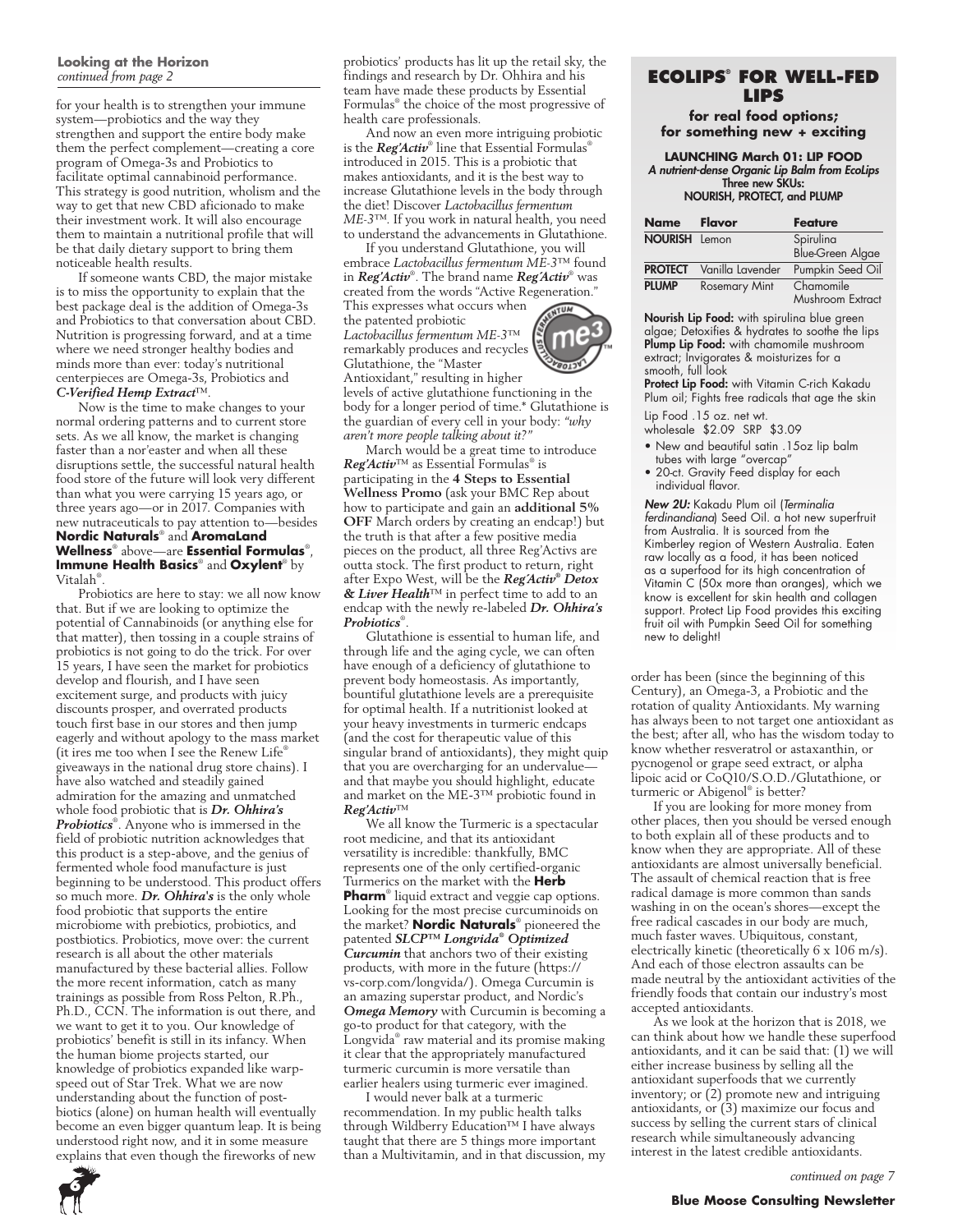#### **Looking at the Horizon** *continued from page 6*

And it is rare that a credible and exciting new antioxidant arrives on the scene. This should be a time of celebration and education. Today is the day to call in an order for the  $2 + 2$ opening order for new accounts that **Immune Health Basics**® is offering for the new antioxidant, Abigenol® . *Rev\*Up Wellness*® launched three new formulas that highlight the new antioxidant products now available in the USA from the silver fir tree bark. BMC highlighted Abigenol® in the September, 2017 BMC newsletter. It is time for stores to kick it up, and alert their customers to new opportunities. Abigenol® is powerful stuff. Here is tree food, properly processed, that holds an antioxidant complex that is very rich with healing potential. In one pill of *Rev\*Up Wellness*® there are two levels of support. First, all the three *Rev\*Up Wellness*® products contain Abigenol® which truly offers an incredible value for a product with the antioxidant support of low molecular weight polyphenols—and the natural bioflavones, proanthocyanidins + oligophens. The silver fir extract is a superfood antioxidant cocktail just by itself.

Second, each of these three powerful and innovative products is a formula, that contains other complementary and supportive nutrients. For the end of Cold/Flu season and the beginning of Allergy season, you can promote the two products that contain the superlative immune-supporting beta glucan, *Wellmune WGP*® , from **Immune Health Basics**® . This is a wonderful way to get your community to add this important nutrient into their diet:

*Rev\*Up Wellness® DEFENSE* is the immune support Supplement that marries Abigenol® with the proprietary beta glucan Wellmune WGP® that makes Immune Health Basics® so respected: while *Rev\*UP Wellness® VELOCITY* is the natural energy boost product that fits so easily into the antioxidant regime that you promote in your Sports Nutrition section. Whether we are educating on general immune balance for any season, or countering the stress that heavy exertion puts on the body, these two products bring the goodness of that antioxidant cocktail of silver fir tree bark extract to a formula that includes the clinicallyproven and safe, immune cell activating Immune Health Basics® beta glucan. Quick, can you name another set of products like this? So, if you are looking to add an antioxidant to the equation, this provides more complete nutrition at a better cost than almost every turmeric on the market. Good times: are you ready!?

*Rev\*Up Wellness*® was selected among the top Multivitamins of 2016 for Innovation the year it was launched. *Rev\*Up Wellness® ENDURANCE* contains the highest amount of Abigenol® and is the perfect complement to any therapy, and can function for many as their daily Multivitamin to power up the body against daily stress. For \$150, you can get 12 of these products in your store, placing them in several categories to make the first bold move of starting new antioxidant opportunities for your community. Want to start with a bigger buy to gain a new audience with three exceptional new formulas? Ask your BMC Rep for some ideas to take advantage of this deal.

*Rev\*Up Wellness® , Reg'Activ® , AromaLand Wellness® C-Verified Hemp™* how many are you currently stocking? How

What is most new? Well, **Oxylent**® continues to gain that strength of leadership that has made this natural channel the great health resource that we are. Launching officially at Natural Products Expo West<sup>®</sup> (although these products had a soft launch as we moved into 2018) Oxylent® has entered the world of encapsulated nutrition. This is an opportunity for you to expand your preferred options.

Oxylent® has always been about innovation. And they have shown an admirable penchant for utilizing superior raw materials. These are the attributes that you want from companies that you join forces with as we all move forward into this brave new world.

Multivitamins: what have you seen recently that excites you? Honestly, more importantly, what is the health of your Multivitamin category? When I was in health food retail (from the last century, 1999), I saw dozens of Multis selling every week. I ordered a healthy amount of Multis. Why for most stores has that habit dwindled? Maybe because we have stopped bringing excitement to topic of a daily Multi. Again, the math: (1) can you bring fire back to some of your favorite Multis; (2) can you bring excitement to the latest product(s) if you believe in the item(s): and are you ready to work to accomplish both (1) and (2) to create three-times more business?

Oxylent® spells it out for you and the customer, and it is simple: two Multis—one for Women and one for Men—that provide Vitamins, Minerals and Superfoods. They have wisely chosen to box these bottles to present more information on the product. Blue for Men, and pink/rose for Women: elegantly presented!

Both products are 90 vegetarian caps, for a 30-day supply. \$34.95 means \$1.16-a-day for a 3-a-day. Each product draws you in with premier items that people are looking for: Marine (fish) Collagen (200 mg) and Resveratrol extract (Japanese Knotweed) (50 mg) in the Women's Formula; and in the Men's Formula, Maca powder (200 mg) and Tribulus (fruit) extract (20 mg). The person most likely to choose a Premier Multiple, will certainly be intrigued by these highlights. A look at the nutritional panel will show a safe and welldefined USP-nutrient profile, including 100 mcg of Folate—and K2; and a fine selection of Albion® amino-acid chelate (TRAACS® ) Minerals. The products both offer a wonderful selection of whole food nutrients in a Synergized® Superfood Blend including 29 certified kosher and organic vegetables, fruits, algae, sprouts, grass juices, mushrooms, herbs & enzymes. An exclusive superfood blend that you will be happy to explore, point out, and gain personal energy from!

I am happy to be selling a world-class Multiple (again), and BMC will be talking loudly about this new launch. These two winners launch with equally exciting products we are coming to expect from Oxylent® —a *Restorative Antioxidant Formula* that is so

impressive that we will touch on this in another BMC Newsletter article, and an Oxylent® *Memory Formula*, that is already being added to another upcoming newsletter issue, where we will discuss the excitement about the raw material Cognizin® .

How to add a Men's & Women's formula to your store set? Well, first, the Oxylent Effervescents that started it all are already sought-after as Award-winning 5-in-1 Multiples: *DRINKOXYLENTBREATHELIFE*™ It seems absolutely logical to place these items there—to offer different methods for compliance. Good work, Oxylent® . As you look to support the lines of the future, you could easily highlight these two Multis (or all four new products) on an endcap that promotes the equally new and very timely *Immune Oxylent*® .

*Immune Oxylent*® is the most important product that you have missed for the first two months of this 2018 season!! You know and understand immune support!?? The product was there/is here. *Immune Oxylent*® could not have launched at a better time: a fast-acting source of key immune-nutrients in effervescent form, for when help is needed now. Bubbly immediate immune-tools: the best product to promote as the "take this now" to get through the Cold/Immune Season that is still lingering like a storm off the coast. It's not too late to make a splash by bringing new goodies to your community as they recover from the ravages for Immune Attack 2018. 1000 mg of Vitamin C as acerola fruit and calcium ascorbate; 2,000 IU of Vitamin D3; Albion® Chelated Selenium and Zinc: and Coconut Powder and Pink Himalayan Salt for needed additional hydration, for when the moment strikes! This is the premier nutraceutical to combine with any other favorite protocol that you endorse. This is the fast support that aids anything else, or everything else: and this is the product that should become your next immune season bestseller. The name says it all: *Immune Oxylent*® : stock up now!

Long after the current immune challenges have subsided, another type of Immune conundrum arises: allergy season. *Immune Oxylent*® is useful year-round, but it will become a first-reach choice for health needs from September through June. *Immune*  Oxylent<sup>®</sup>: bring it forward, endcap and casestack it now. *Immune Oxylent*® offers a superior alternative to high sugar vitamin C formulas by providing a high-quality and no sugar formula containing vitamins, minerals and raw coconut powder to boost, maintain and support the immune system\*

Your next best-seller has arrived, in three tasty flavors: Blackberry-Lemon Boost, Raspberry Lemon Boost, Tangerine-Lemon Boost, and the versatile Variety Pak. (30 stick packets per container)

Again, this is the perfect time to load up on *Immune Oxylent*® and all four of the new Oxylent® caps. This is the month: get ready to join in: the March **Oxylent**® **20% OFF** line drive for independent health food stores. Participate in the March **4 Steps to Essential Wellness** Promo (along with **JUVO, Nordic Naturals**® and **Essential Formulas**® with offshelf placement) and receive an **additional 5% OFF** items highlighted. Nice deal for new awesome products!

In the February issue of the 2018 BMC newsletter, we suggested ways for you to grow

*continued on page 8*